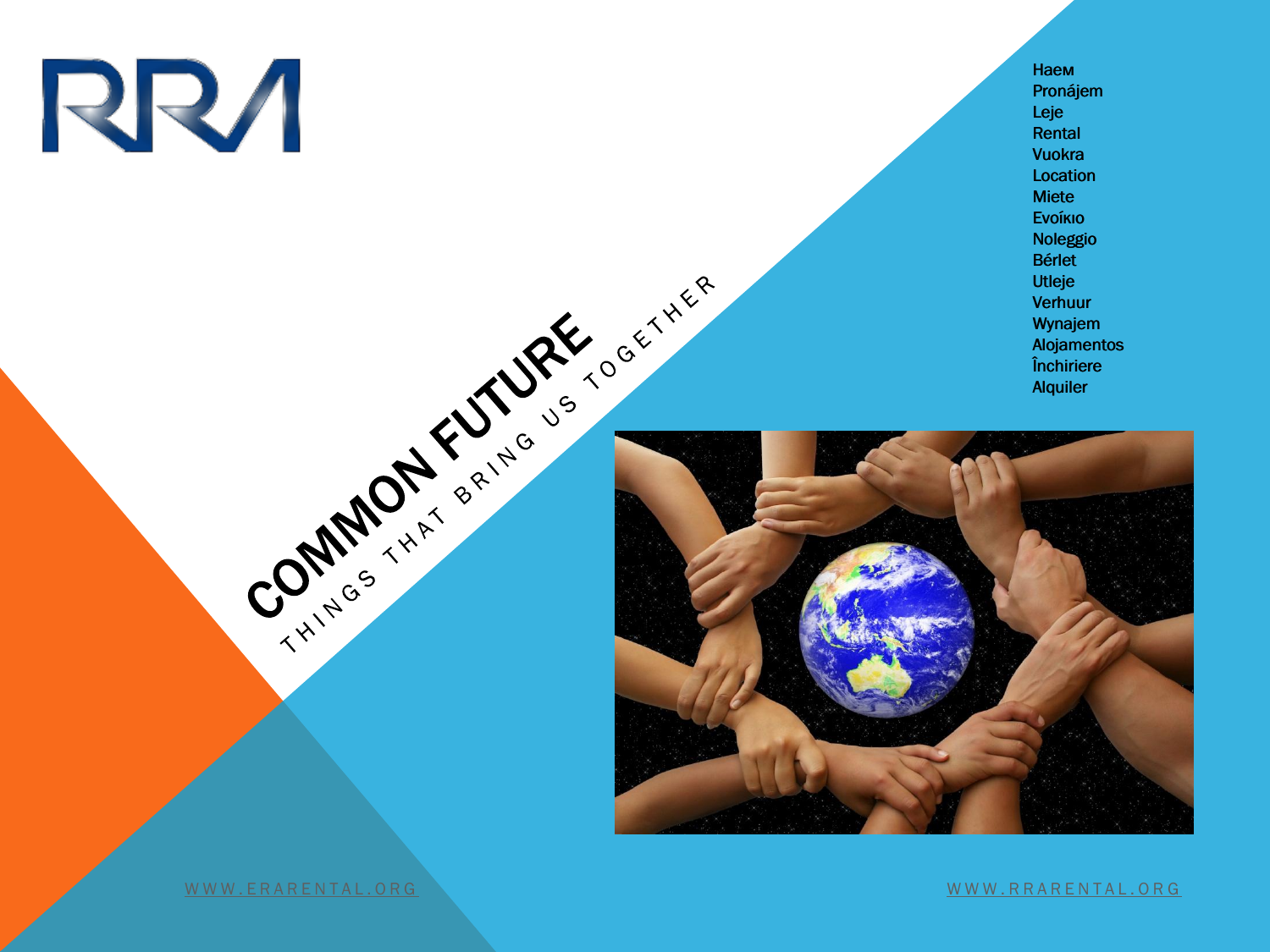- Developing market trend setting & making the right choices "GLOCAL"
- Facing common issues things that bring us together
- Learning from each-other the turning wheel effect
- Helping each other Help me to help you & vice versa
- MYTH BUSTERS: European market are segment markets so d



[W W W . R R A R E N T A L . O R](http://www.rrarental.org/) [G](http://www.rrarental.org/)

# **RRA**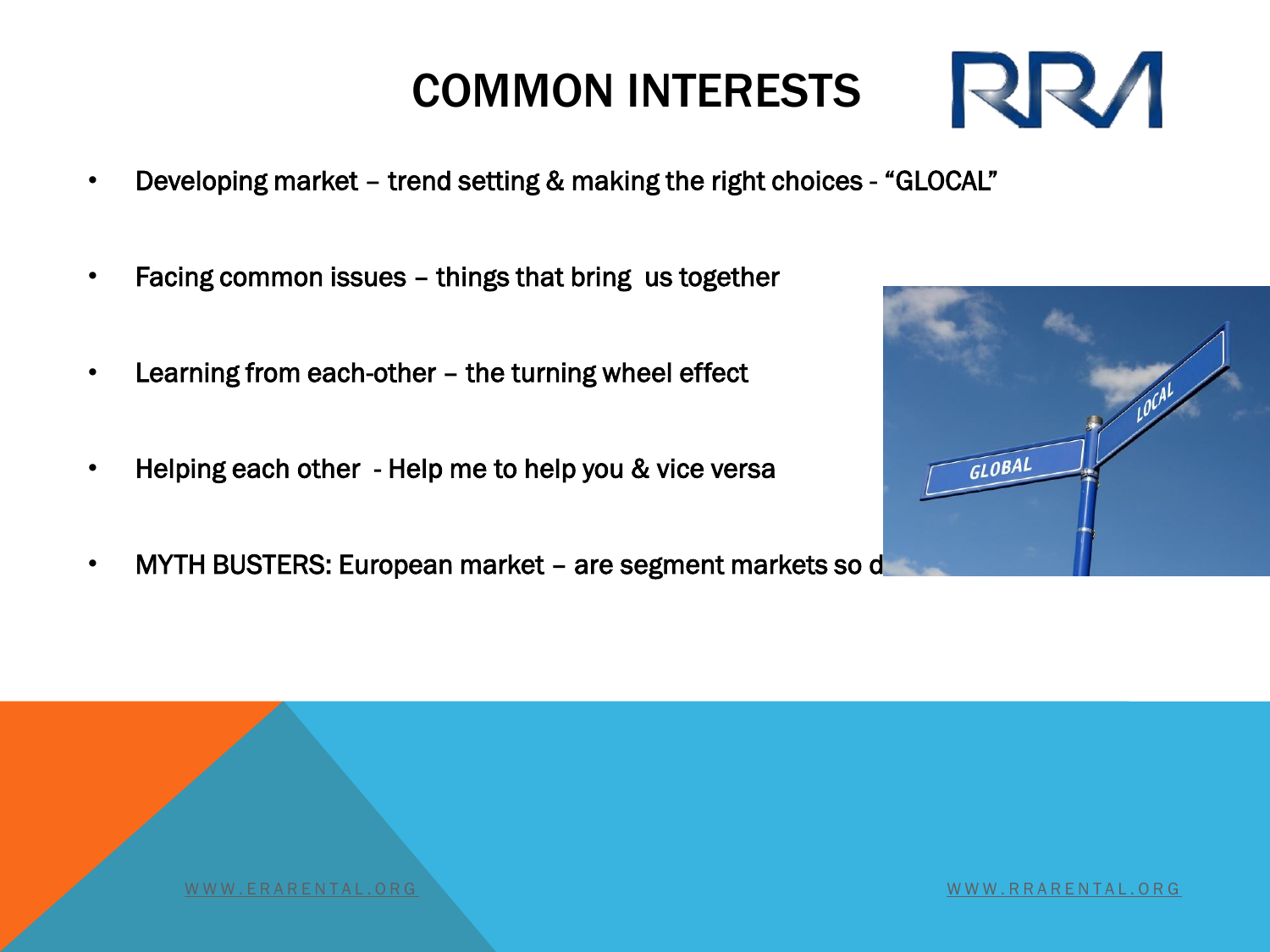#### DEVELOPING MARKET – TREND SETTING & MAKING THE RIGHT CHOICES

- Romanian rental market at an early stage less than 10 years old
- Fragmented Romanian market with over capacity & unsustainable pricing
- Creditors /financiers are reluctant to execute debtors due to potential high loses



**RRA** 



W W W . ERARENTAL . OR [G](http://www.rrarental.org/)NU EN LA LIGIDAD A LIGIDAD A LIGIDAD A LIGIDAD A LIGIDAD A LIGIDAD A LIGIDAD A LIGIDAD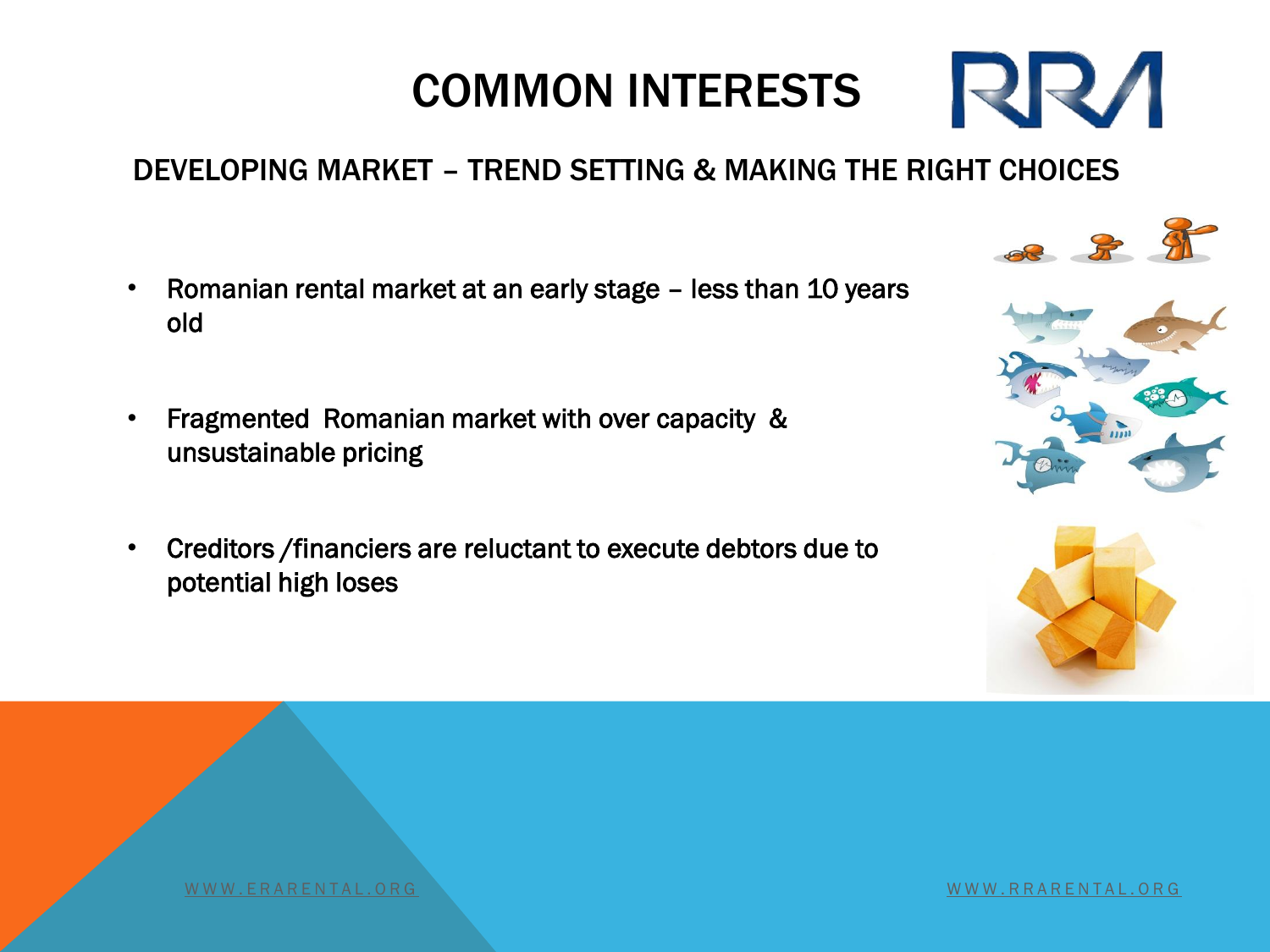#### DEVELOPING MARKET – TREND SETTING & MAKING THE RIGHT CHOICES

- RRA have the opportunity to learn from established market by introducing from early stages renown ways of doing business
- European rules paves the future paths and drives forward local legislation toward common rules CE & EN



**RRA** 

• Dialogue between European association develops new synergies

W W W . ERARENTAL . OR [G](http://www.rrarental.org/)NU EN LA LITERATURA DE LA LITERATURA DE LA LITERATURA DE LA LITERATURA DE LA LITERATUR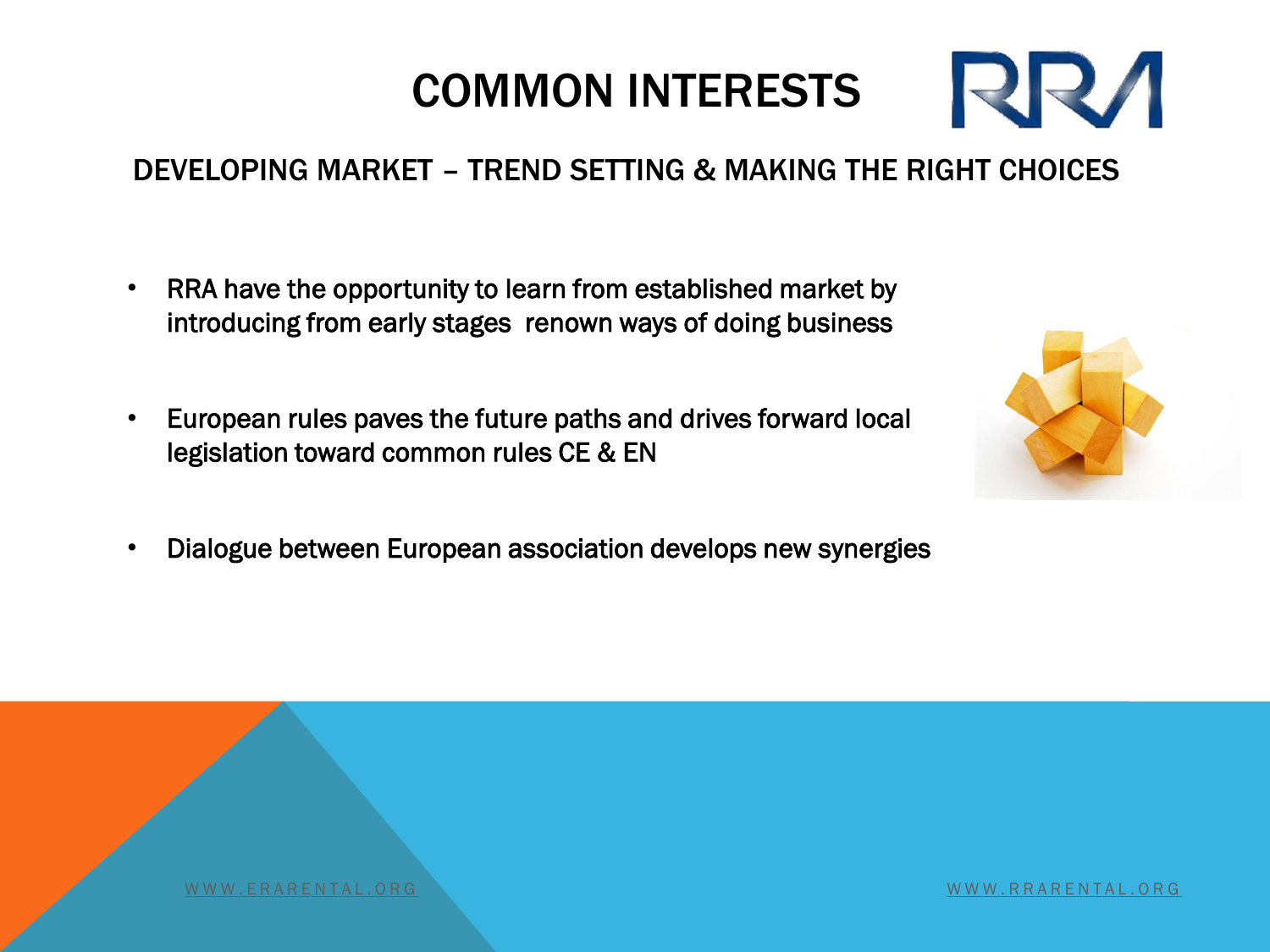#### FACING COMMON ISSUES – THINGS THAT BRING US TOGETHER

- Lack of national reliable statistics lack of predictability
- Influence of construction equipment owners other than rental companies – the one of the few good sides of a crisis
- Sustainable policy lack of basic management skills kills the market
- Rental Associations are bringing all together manufacturers, rentals, banks, insurance, government, clients: one common place for all – Understanding rental



**RZZ** 

[W W W . E R A R E N T A L . O R G](http://www.erarental.org/) [W W W . R R A R E N T A L . O R](http://www.rrarental.org/) [G](http://www.rrarental.org/)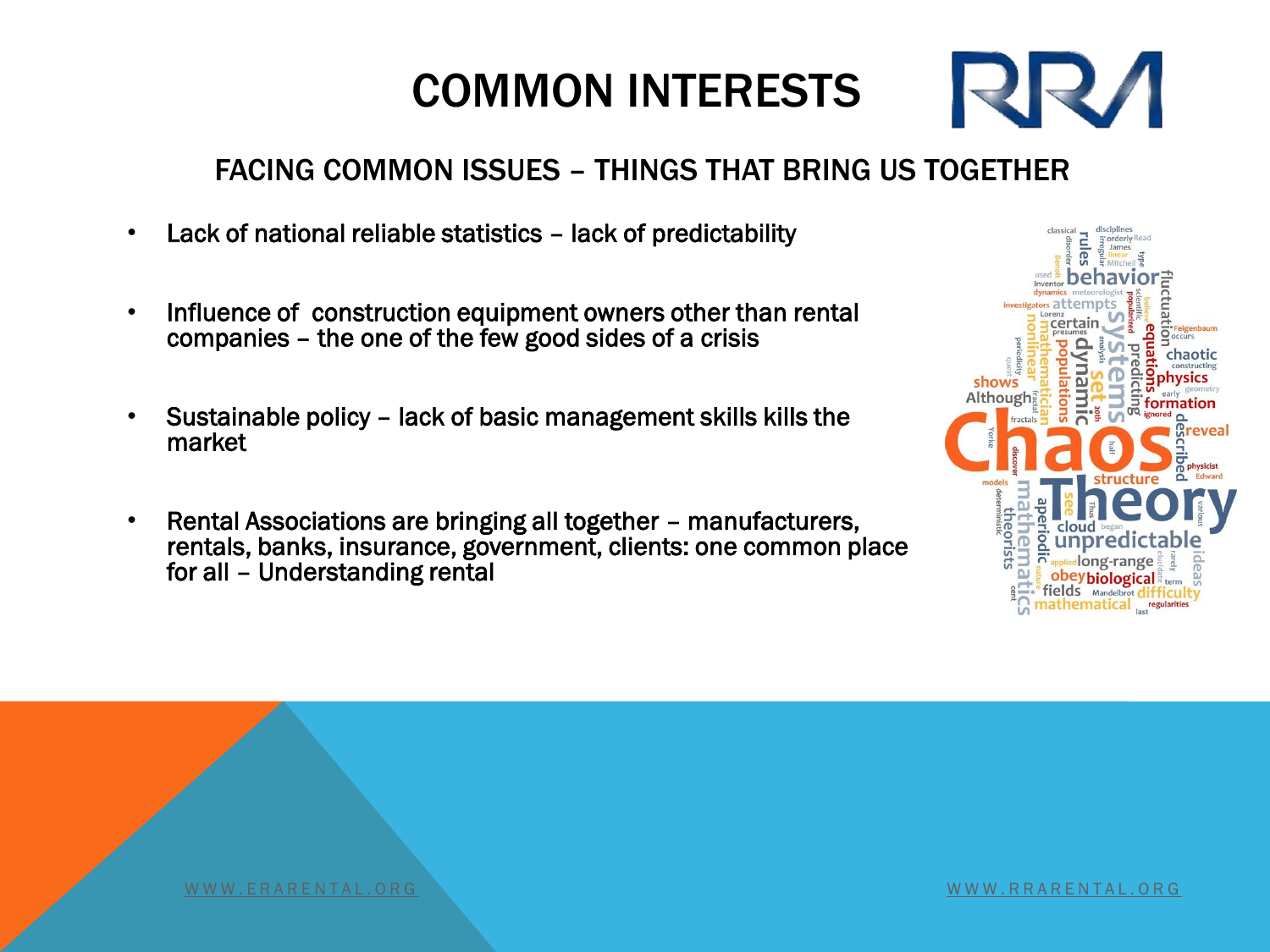#### LEARNING FROM EACH-OTHER

- Sharing knowledge best way to avoid making unnecessary mistakes
- Sharing information enhancing & embracing basic unitary rental concept
- Sharing benefits stop looking back, look forward, benefit from common rules
- Stop doing same things again and again or otherwise you will get same results



**RRVI** 



W W W . ERARENTAL . OR [G](http://www.rrarental.org/) W W W W . RARENTAL . OR G W W W . RARENTAL . OR G W W W . RARENTAL . OR G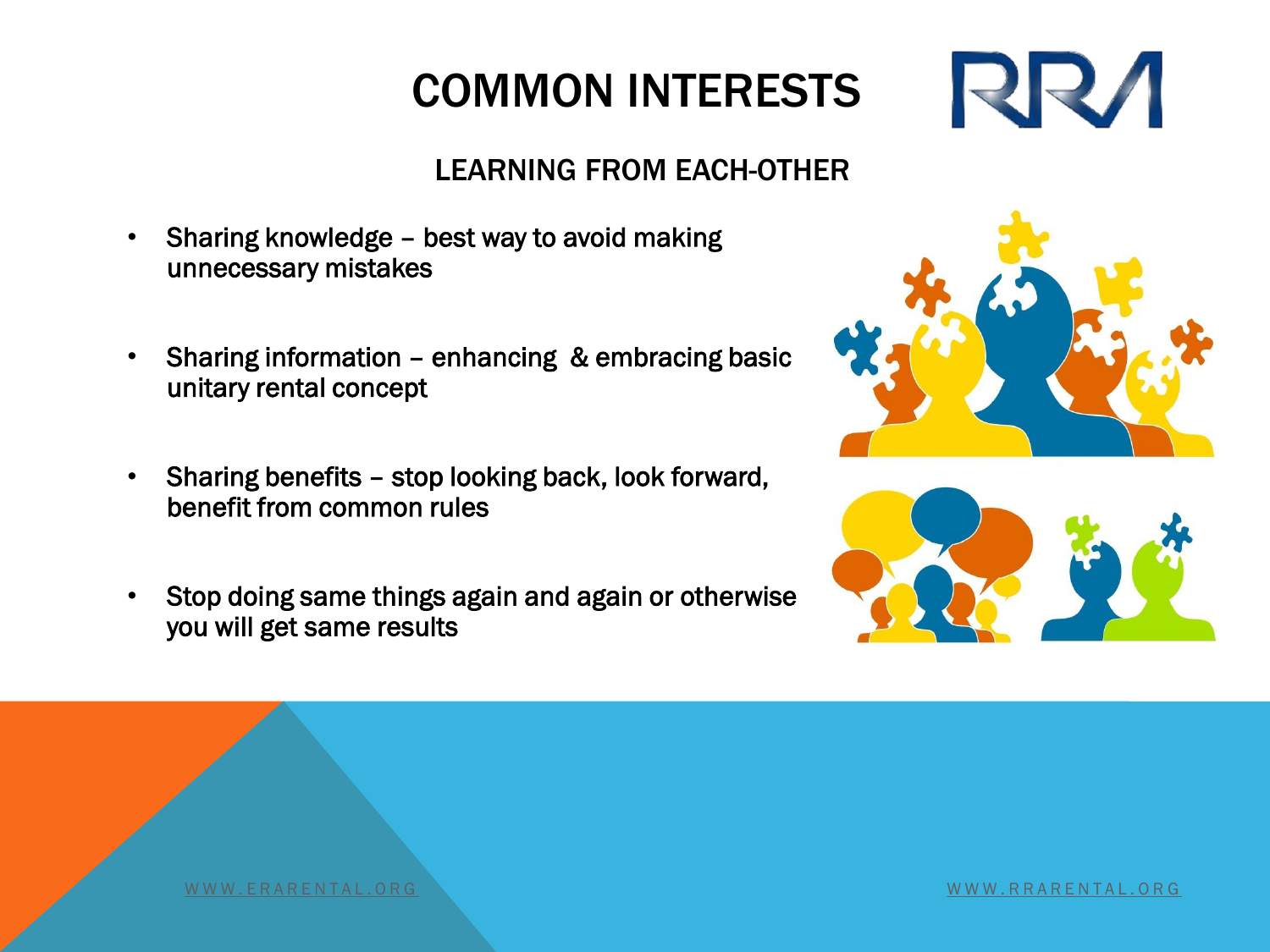#### HELPING EACH-OTHER

- Safety & Productivity We often forget to believe in
- Anti Theft –National rental association will help recover stolen equipment (e.g. RRA & ASSODIMI managed to retrieve for the first time a stolen telehandler from Italy that was found out in Romania)
- Customers with bad behavior private discussions forum as legal solution against customers with repetitive bad behavior
- TCO helping managers & sales understanding financial issues







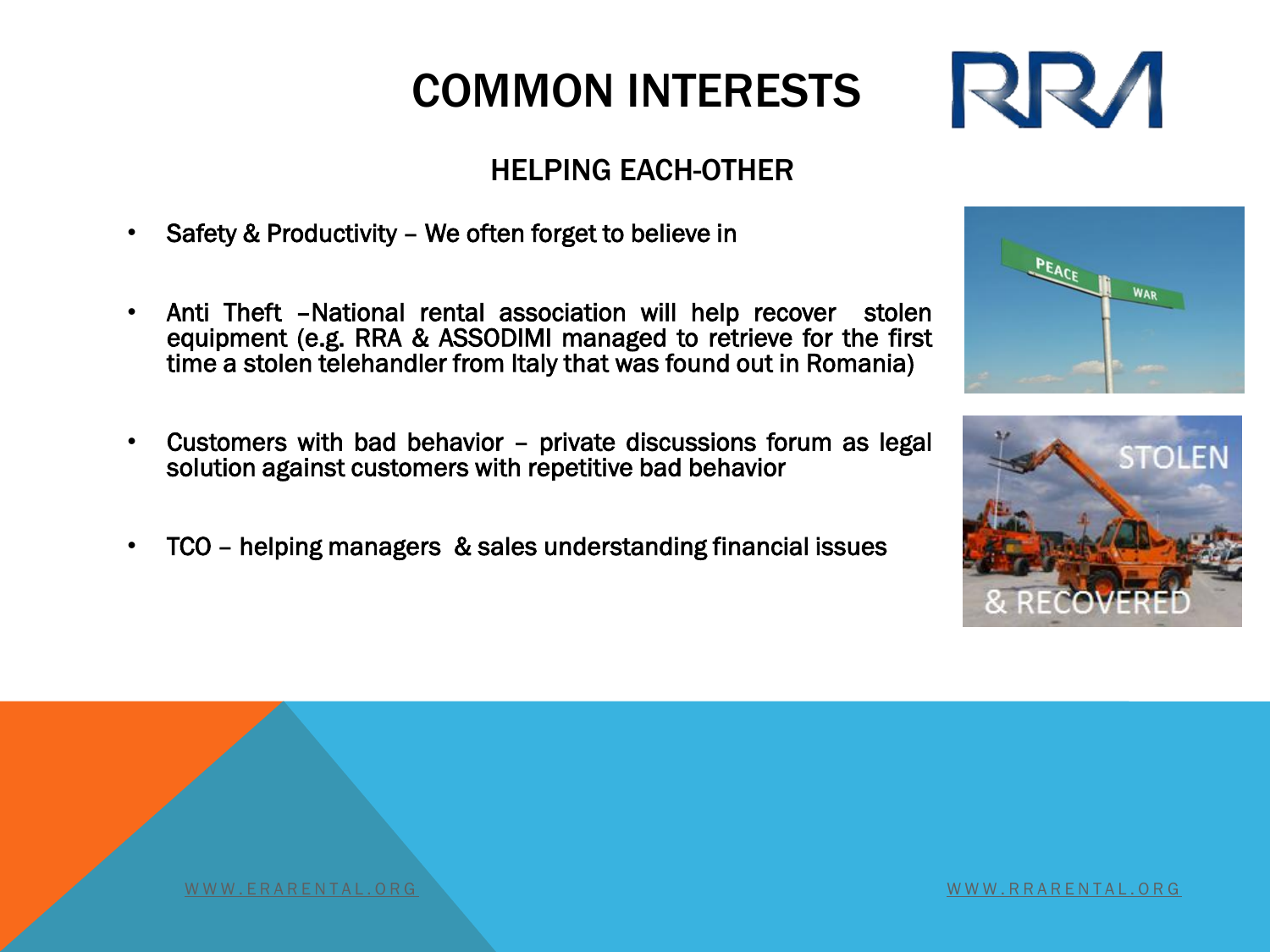#### COMMON INTERESTS MYTH BUSTERS: EUROPEAN MARKET – ARE SEGMENT MARKETS SO D*I*FFE*R*E*NT*?

- Don't ever forget the basics Rental is one world
- Sell! Don't just Quote the one way to get out and move upwards!
- TCO helping managers & sales understanding financial issues
- Use local knowledge to get local spot place National Rental Associations working together to provide common worktables



W W W . ERARENTAL . OR [G](http://www.rrarental.org/)NASH A LOG WARD TO HALL THE RELEASE OF THE RELEASE OF THE RELEASE OF THE RELEASE OF TH